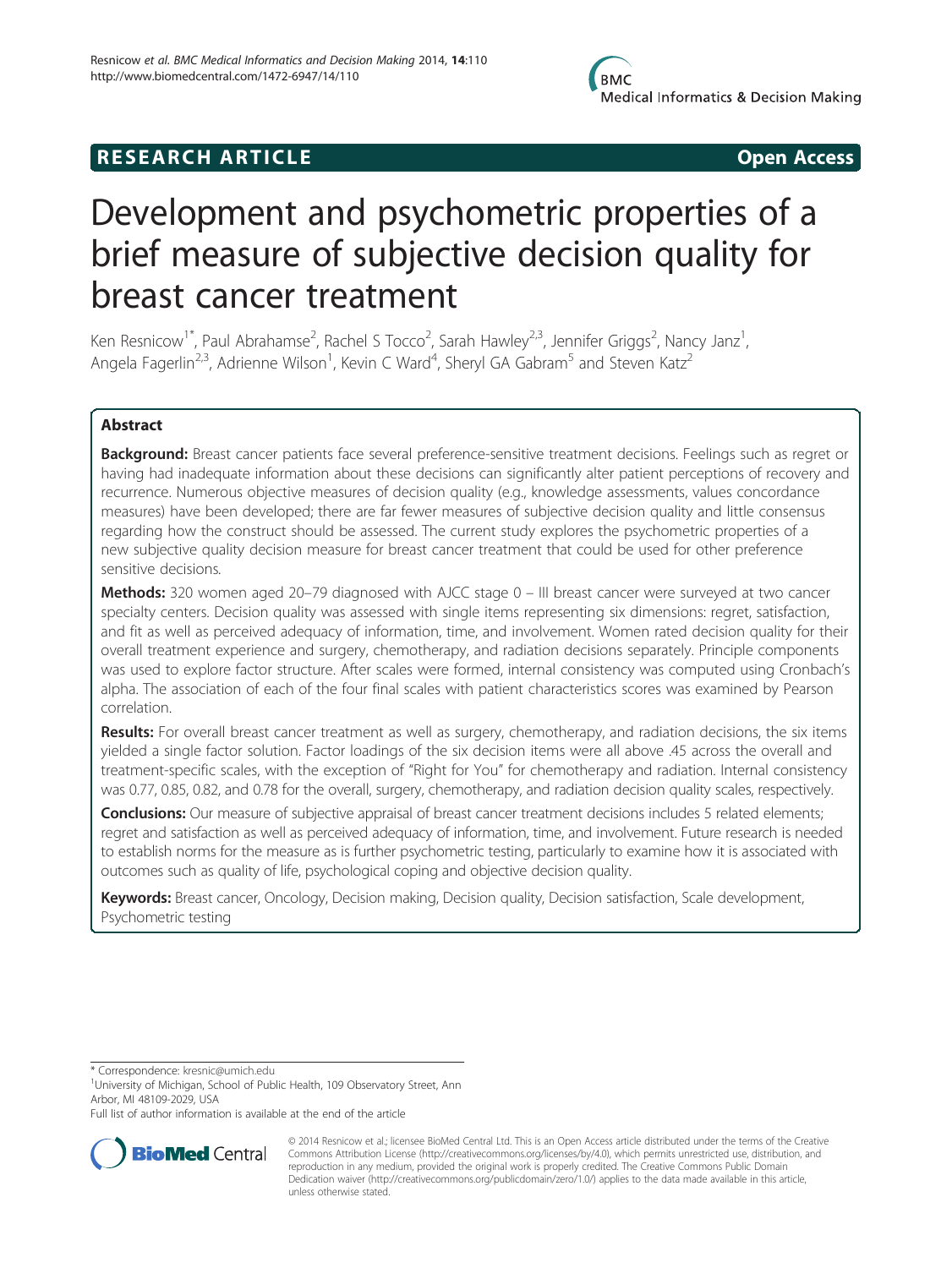# Background

Patient appraisal of breast cancer treatment decisions is an important component of psychological coping and quality of life [\[1](#page-7-0)-[4\]](#page-7-0). Breast cancer (BC) patients face numerous complex and consequential decisions regarding diagnostic and genetic testing, local and systemic treatment, and the possibility of reconstructive surgery. The process of making BC treatment decisions can engender anxiety and fear in the immediate period following diagnosis. Over time, feelings such as regret or having had inadequate information, time or input about these important decisions can significantly alter perceptions of recovery and recurrence [[5-7\]](#page-7-0). Decision satisfaction is particularly important in breast cancer because many treatment decisions, such as the choice to undergo mastectomy versus breast conserving surgery, are preference sensitive. That is, they are (or at least should be) driven more by patient preferences and values than any clear medical advantage [\[8-10\]](#page-7-0). There is a need therefore, for valid measures to help researchers and clinicians assess how patients perceive the quality of their BC treatment decisions [\[11\]](#page-7-0).

Approaches to measuring decision quality for BC can be dichotomized into "objective" and "subjective" methods [[8,9,12](#page-7-0)]. Objective measures of decision-making generally focus on quantifying the decision process. This includes assessment of factors such as patient knowledge, e.g., awareness that breast conserving surgery and mastectomy generally yield similar survival rates or the potential need for chemotherapy following surgery The assumption is that decisions made by informed patients are inherently higher quality than those based on inaccurate or insufficient information [\[2,8,13,14](#page-7-0)]. Another component of objective assessment of treatment decisions entails rating the concordance/dissonance between the patient's preferred decision making style, e.g., patient driven versus provider driven, and how the treatment decisions were actually made [\[1-4,9,13\]](#page-7-0). Concordance also includes how well the selected treatments or tests match patients' values or preferences, e.g., a patient who desires to keep her natural breast over other treatment factors should receive lumpectomy [\[8\]](#page-7-0). Here again, the assumption is that higher concordance between patient preferences and either the decision process utilized or the treatment and tests received represents a higher quality decision [\[13,14\]](#page-7-0). And finally, while the ability to quantify the nature of the decision (e.g., high or low) is a strength of objective measures, obtaining a true objective assessment of decision making is often challenging (e.g., determining if the decision was values concordant) and can bleed over into more qualitative assessment.

Subjective assessment of decision quality, on the other hand, focuses on patients' appraisal of the decision making process. Subjective decisional quality has been operationalized using several dimensions, most commonly satisfaction and regret [\[13,15-18\]](#page-7-0). Although there is no "correct" response for this type of measure, as there is in objective measures, the assumption is that higher subjective satisfaction and lower regret represent higher quality decisions. Aspects of "objective" quality decisions can be incorporated into subjective measures by querying patient perceptions of the adequacy of their knowledge, their level of involvement, or the amount of time they had to make their decisions [[9,15](#page-7-0)-[17,19](#page-7-0)-[23](#page-7-0)]. Rather than focusing on what patients know, subjective knowledge assessment addresses their perceived adequacy of information, which may be high even absent key information or low even when key information is known. The same holds true for subjective rating of the degree of involvement and the amount of time they had to make their decisions. Objective and subjective assessments appear to tap different dimensions of decision quality, as there is often only a weak association between subjective ratings of knowledge and actual knowledge [[24,25](#page-7-0)]. Little has been reported on the association between objective and subjective concordance.

Although the distinction between objective and subjective elements of breast cancer (or more broadly, medical) decision making has not been previously proposed, this dichotomy mirrors the distinction between the deliberation process and the determination of decisions proposed by Elwyn and Miron-Shatz [\[26](#page-7-0)]. Specifically the authors note (ibid page 143), "we need to evaluate both the decision making (the perceived or observed process) and the determination (whether or not the decision itself is considered "good")". Our proposed measure similarly distinguishes between the objective processes used in making the decision and the subsequent subjective evaluation of that decision, with a focus on the latter. Similarly, Sepucha et al., delineate two primary dimension for evaluating decision aids, 1) the quality of the decision-making process and, 2) the quality of the choice [[27](#page-7-0)].

Numerous objective knowledge and concordance measures, particularly for the purpose of evaluating patient decision aids [\[8,27,28](#page-7-0)], have been reported [[9,12](#page-7-0),[16](#page-7-0),[19](#page-7-0)] including the Decisional Conflict Scale [[29,30\]](#page-7-0) and some consensus regarding the content of these measures has emerged [\[27](#page-7-0)]. There are, however, fewer measures of subjective decision quality and even less consensus regarding how the construct should be assessed. We could find only one measure that exclusively tapped subjective decisional quality (SDQ); the Satisfaction With Decision (SWD) scale by Holmes-Rovner et al. [\[31\]](#page-7-0). This measure however, only assesses positive aspects of decision quality (DQ), i.e., it contains no negatively framed items such as regret and does not assess satisfaction with how much involvement and time the patient perceives they had in making their decision, both of which have been proposed as key elements of a quality decision [\[11\]](#page-7-0). The proposed measure evaluated herein, includes these elements.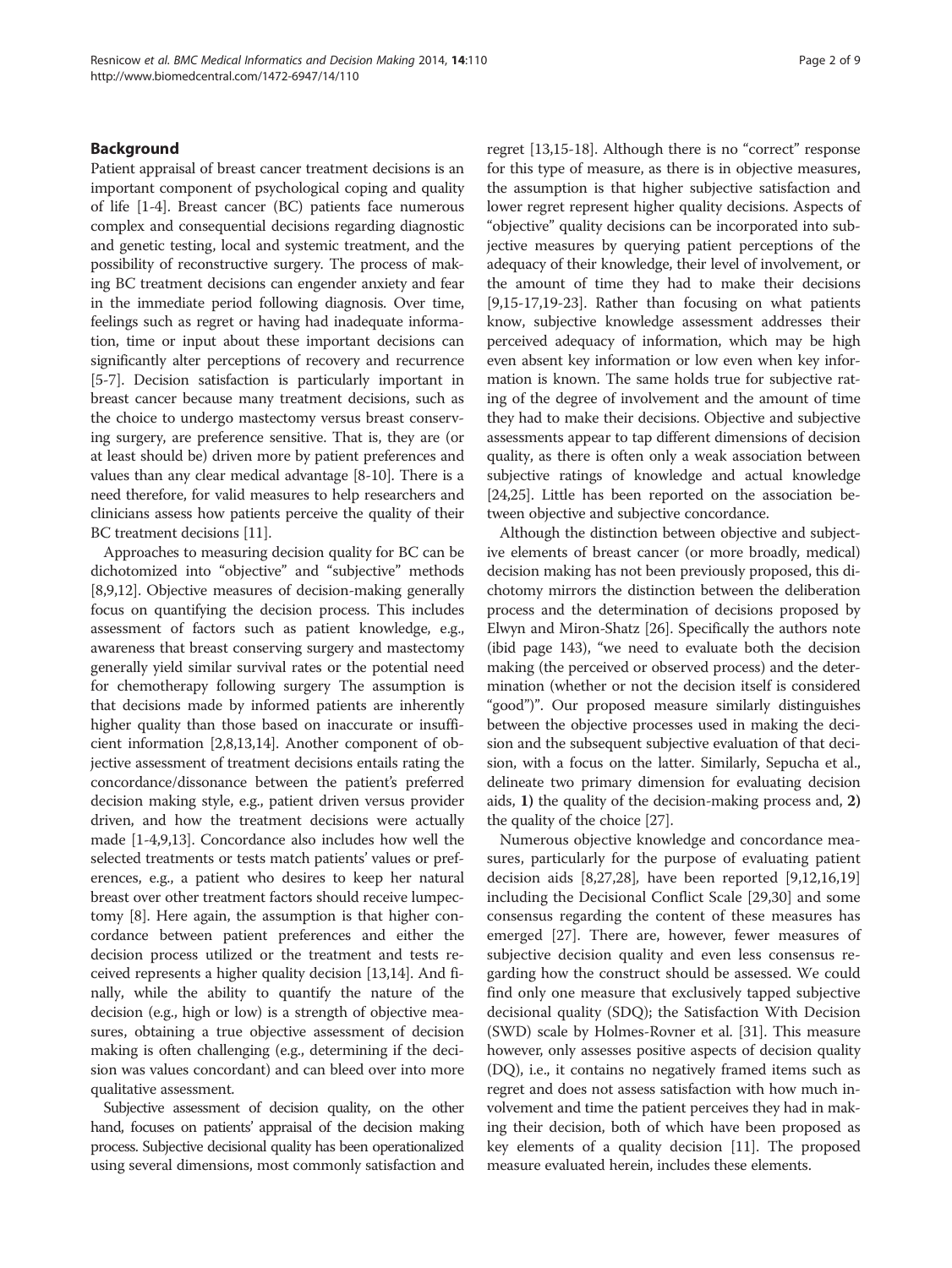The primary aim of this study was to explore the psychometric properties of a new subjective quality decision measure for breast cancer treatment decision quality that could be applied to other preference sensitive decisions. The goal was to produce a brief yet comprehensive measure that can be used by researchers and practitioners.

Conceptually, our measure was also informed by Self-Determination Theory (SDT), which distinguishes between controlled and autonomous motivation [\[32-34](#page-7-0)]. SDT posits that behavior change decisions that respect and support the patient's autonomy and competence are more likely to be perceived as higher quality than decisions that leave the patient feeling pressured or compliant (i.e., controlled motivation). Specifically, the item regarding adequate knowledge is intended to tap competence, whereas items related to involvement and time are intended to tap the degree of autonomy in the decision making process.

Based on our theoretical framework and our team's experience [\[17](#page-7-0)] as well as a review of the literature and extant measures [\[4,7,20,21](#page-7-0)] we generated six potential dimensions of subjective decision quality: regret, satisfaction, and fit (operationalized by asking if the treatment received was "right for you") as well as perceived adequacy of information, time, and involvement in making their breast cancer treatment decisions. Decision quality was assessed for the patient's overall treatment decisions, as well as for surgery, chemotherapy, and radiation decisions separately.

# **Methods**

# Study sample and data collection

The target sample was women aged 20–79 who were diagnosed with American Joint Committee on Cancer (AJCC) stage  $0 - III$  breast cancer within the previous 18 months. Participants were recruited from Memorial Sloan-Kettering Cancer Center (MSKCC) in New York and from Emory Midtown Hospital, the Winship Cancer Institute of Emory University, and Grady Memorial Hospital in Georgia between June and September 2013. Based on sample size calculations for both precision of prevalence estimates (there were other items being tested on the pilot survey not reported here) as well as sample adequacy for factor analysis, we set a quota sample of 250 completed surveys and over-recruited to ensure adequate statistical power.

At MSKCC, eligible breast cancer patients were approached in-clinic and asked to complete the survey. Patients who met the inclusion criteria were identified by examining the clinic schedule for the upcoming day and when feasible, all eligible patients who showed up were approached. These women were given the option to take the survey home to complete if requested. A \$10 incentive was provided to respondents upon completion of their survey. Individuals who did not respond received a reminder call, if applicable, re-approached if they had a return visit to the clinic during the piloting timeframe.

At the Georgia sites, eligible breast cancer patients were identified by clinic records and mailed a survey packet which included a \$10 pre-incentive. Reminder postcards and follow-up phone calls were made to nonresponders and second survey packets (with no second incentive) were mailed as needed. The institutional review boards of the University of Michigan, MSKCC, and Emory University approved all study procedures and materials and all participants gave their informed consent prior to their inclusion in the study.

The response rate was 77.8% (214 of 275) in New York and 56.7% (140 of 247) in Georgia, for a combined response rate of 67.8% (354/522). We excluded from all analyses 30 patients who were more than 18 months after diagnosis (to maximize recall accuracy) and four who had completely missing data, leaving a final sample of 320. For factor and internal consistency analysis by treatment modality, which required all items to be completed, the final sample size was 286, 286, 195, and 247, for the overall treatment experience (hereafter referred to as 'overall"), surgery, chemotherapy, and radiation scales respectively. In addition, when computing scale means, we excluded those who had two or more missing items as well as those who indicated that the procedure was not offered. There were 22, 25, 113, and 65 surveys that were excluded from the overall, surgery, chemotherapy and radiation therapy scales, respectively for these reasons. Thus, the final sample size for scale means was 298, 295, 207, and 255, for the overall, surgery, chemotherapy, and radiation scales.

The number endorsing "not offered" across the six items for overall treatment ranged from 2 to 8, for surgery, 7 to 12, for radiation, 47 to 57, and for chemotherapy, 83 to 102. The skip rate across the six items for overall treatment ranged from 2 to 8, for surgery 2 to 6, for radiation, 5 to 12, and for chemotherapy 3 to 6 respondents. Data not shown.

# Measures

### Patient characteristics

Participants were asked about their age (dichotomized around the median of 58 years), race, ethnicity, and level of education (collapsed into high school or less, some college, or college or higher) as well as the amount of time (in months) since their breast cancer diagnosis (dichotomized as less than or equal to or greater than 12 months). We also asked yes/no questions to ascertain whether or not they had received various tests or treatments, specifically breast MRI, imaging tests (bone scan, PET scan, or CT scan), BRCA genetic testing, the 21 gene assay (Oncotype DX®), lumpectomy, mastectomy, radiation therapy, and chemotherapy.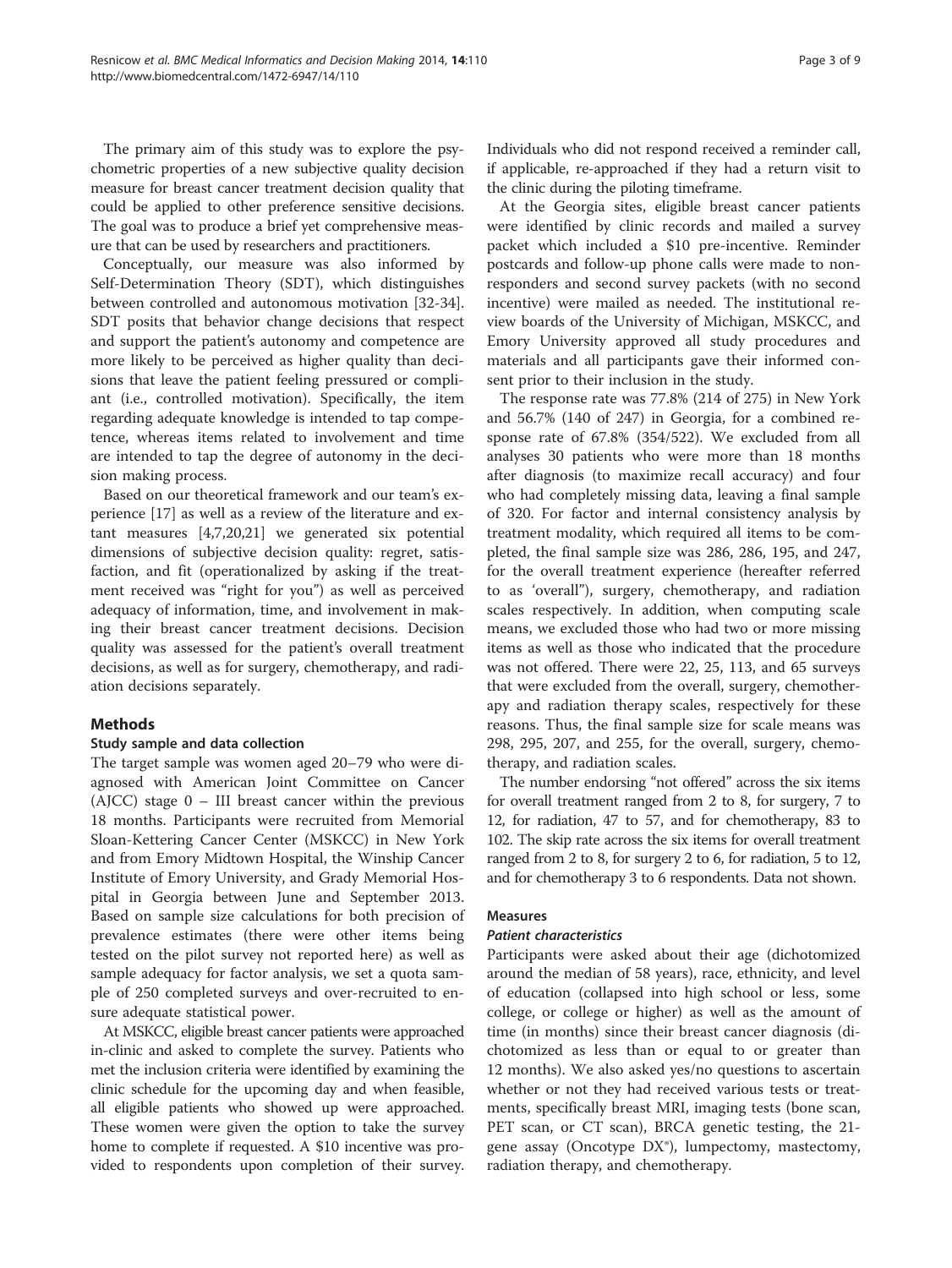#### Decision quality

Decision quality was assessed initially with six dimensions, each comprising one item. For each dimension we asked the respondent to rate "overall treatment for your breast cancer" as well as their decision about "which type of surgery to have", "whether or not to have chemotherapy", and "whether or not to have radiation therapy". The overall item was placed before surgery, chemotherapy, and radiation items for the information, involvement, and satisfaction sections of the survey and afterwards for the "right for you", time, and regret sections. The six dimensions were assessed as described in Table 1 below:

For adequacy of information, time, and involvement we recoded values in two ways. First we recoded values 5 to 7 into 3 to 1, respectively, as we considered both "not enough" and "too much" an equally low quality decision compared to "just right", which was given the highest value of 4. Next, we recoded these 1 to 4 values to match the seven point scaling used in the remaining three items, so that  $(1 = 1) (2 = 3) (3 = 5)$  and  $(4 = 7)$ . In addition, the regret item was reverse coded so that for all items and scale scores higher values indicated higher subjective decision quality.

#### Analyses

Principle components analysis was used to explore factor structure and determine the appropriate number of factors. We considered retaining factors with Eigen values >1.0. We used item loading values of .45 or higher as indication that the item should be retained in the final scale. After scales were formed we computed internal consistency using Cronbach's alpha, and reported the alpha with each item removed. The association of each of the four final scale scores was examined by Pearson correlation. In addition to exploring item-level psychometrics we also explored the association of scale scores for decisions regarding surgery, chemotherapy, and radiation as well as the association of mean scale scores by patient characteristics

#### Table 1 Decision quality instrument

| a. | How "right for you" were the following decisions?"                          |
|----|-----------------------------------------------------------------------------|
| b. | How much information did you have for the following decisions? <sup>+</sup> |
| C. | How much time did you have for the following decisions? <sup>+</sup>        |
| d. | How much involvement did you have in the following decisions? <sup>+</sup>  |
|    |                                                                             |
| e. | How much regret do you have about the following decisions?                  |
| f. | How satisfied are you with the following decisions? <sup>^</sup>            |

Too Much (7).

^ Rated on a 7-point scale anchored with: No regret/Not at All Satisfied (1), Some regret/Somewhat Satisfied (4), and A lot of regret/Totally Satisfied (7). Bolded item is reverse-coded.

N/A option also included for all items.

using a t-test. All analyses for this paper were generated using SAS software.

# Results

As shown in Table 2, the mean age of the sample was 57.3 years (range of 29–79). Mean months since breast cancer diagnosis was 11.6 (range of 1–18 months). The sample was 74% white, 18% black, 4% Asian, 3% Hispanic, and 1% American Indian. Most (90%) had at least some college education. In terms of breast cancer treatment, 73% had lumpectomy (breast conserving surgery), 31% had mastectomy, 68% had radiation therapy, 43% had chemotherapy, 23% had surgery on the unaffected breast (contralateral mastectomy), and 77% had lymph nodes removed. There were five individuals who reported neither surgery option and 18 who reported having both types of surgery (likely because these patients had a mastectomy following a lumpectomy with unclear margins) which explains why the numbers for breast conserving surgery and mastectomy do not add up to 100%.

For overall BC treatment decisions, as well as for surgery, chemotherapy, and radiation decisions separately, the principal components analysis indicated a single factor solution, i.e., only one Eigen value greater than 1.0, and in each case the Eigen value for the single factor exceeded 2.4. As shown in Table [3](#page-4-0), factor loadings of the six items were generally consistent across the overall and treatment-specific scales. The only item that did not meet the criteria for inclusion, based on factor loading >0.45,

#### Table 2 Sample description

|                                               | Mean/N | Range/%     |
|-----------------------------------------------|--------|-------------|
| Age (mean (range))                            | 57.3   | $(29 - 79)$ |
| 11.6<br>Months since diagnosis (mean (range)) |        | $(1-18)$    |
| Race/Ethnicity (%)                            |        |             |
| White                                         | 234    | 74.3        |
| <b>Black</b>                                  | 57     | 18.1        |
| Asian                                         | 13     | 4.1         |
| Hispanic                                      | 8      | 2.5         |
| American Indian                               | 3      | 1.0         |
| Education (%)                                 |        |             |
| HS or less                                    | 32     | 10.0        |
| Some college                                  | 100    | 31.4        |
| College or greater                            | 187    | 58.6        |
| Treatment received (%)                        |        |             |
| Radiation therapy                             | 218    | 68.3        |
| Chemotherapy                                  | 138    | 43.1        |
| Lumpectomy                                    | 233    | 72.8        |
| Mastectomy                                    | 99     | 30.9        |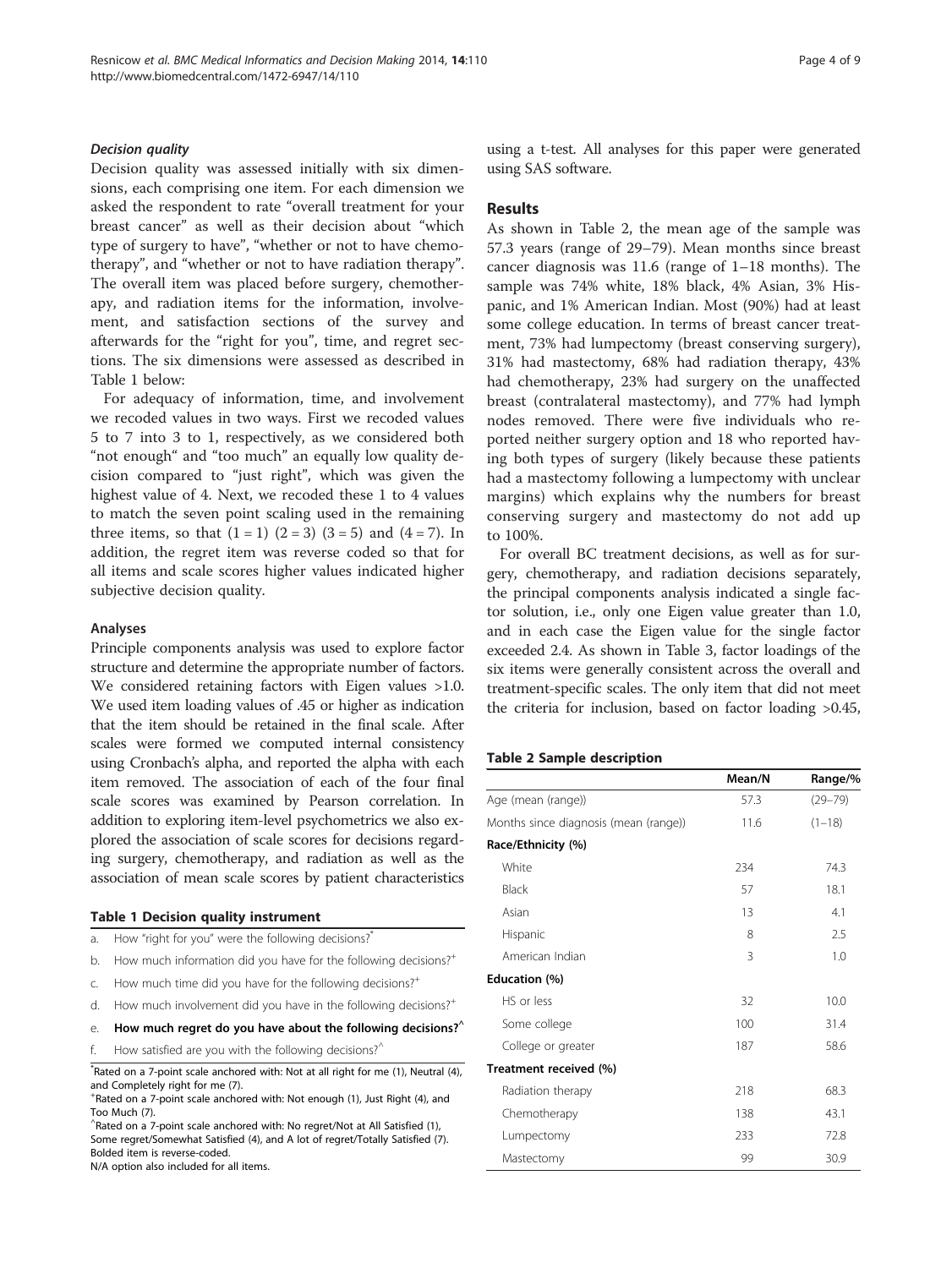<span id="page-4-0"></span>Table 3 Factor loadings for subjective decision quality items

|                 | <b>Factor loadings</b> |                        |                             |                                 |  |  |
|-----------------|------------------------|------------------------|-----------------------------|---------------------------------|--|--|
| ltem            | Overall<br>$(n = 286)$ | Surgery<br>$(n = 286)$ | Chemotherapy<br>$(n = 195)$ | <b>Radiation</b><br>$(n = 247)$ |  |  |
| "Right for you" | 0.49                   | 0.50                   | 0.25                        | 0.25                            |  |  |
| Information     | 0.63                   | 0.76                   | 0.79                        | 0.70                            |  |  |
| Time            | 0.77                   | 0.81                   | 0.81                        | 0.65                            |  |  |
| Involvement     | 057                    | 0.77                   | 0.83                        | 0.72                            |  |  |
| Regret          | 0.67                   | 0.68                   | 0.64                        | 0.70                            |  |  |
| Satisfaction    | በ 59                   | 0.72                   | 0.73                        | 0.74                            |  |  |

was "Right for You" for the chemotherapy and radiation scales.

Internal consistency (i.e., alpha) was 0.77, 0.85, 0.82, and 0.78 for the overall, surgery, chemotherapy, and radiation decision quality scales, respectively. The removal of "right for you' slightly increased alpha for the chemotherapy and radiation scales. See Table 4.

The three treatment-specific decision scale scores, computed from the means of the six items, formed a single factor with an eigenvalue of 1.75. The factor loadings for the three treatment-specific subscales on this single factor were .75, .76 and .79, for surgery, chemotherapy, and radiation, respectively. The correlations of the three subscale scores of decision quality with the overall decision quality score were .75, .70, and .74, respectively, for surgery, chemotherapy, and radiation. Data not shown.

Across the six items between 70% and 89% of respondents answered with the most positive category, i.e., completely right for me, no regret, or totally satisfied for the right for me, regret, and satisfaction items respectively, and "Just Right" for the information, involvement, and time items. Data not shown. As shown in Table [5,](#page-5-0) overall means for the four scales were, 6.45, 6.56, 6.33, and 6.55, respectively, for overall treatment, surgery, chemotherapy, and radiation. Mean scores for the surgery scale were significantly higher for those ages 58 and higher compared to

Table 4 Internal consistency (Alpha) for four subjective decision quality scales

|                       | Overall<br>$(n = 286)$ | Surgery<br>$(n = 286)$ | Chemotherapy<br>$(n = 195)$ | <b>Radiation</b><br>$(n = 247)$ |
|-----------------------|------------------------|------------------------|-----------------------------|---------------------------------|
| Alpha with all items  | 0.77                   | 0.85                   | 0.82                        | 0.78                            |
| Alpha if item removed |                        |                        |                             |                                 |
| "Right for you"       | 0.76                   | 0.85                   | 0.86                        | 0.81                            |
| Information           | 0.75                   | 0.82                   | 0.77                        | 0.74                            |
| Time                  | 071                    | 0.81                   | 0.76                        | 0.75                            |
| Involvement           | 0.75                   | 0.82                   | 0.76                        | 0.73                            |
| Regret                | 0.73                   | 0.82                   | 0.78                        | 0.74                            |
| Satisfaction          | 0.74                   | 0.81                   | 0.77                        | 0.72                            |

those less than 58 years. Race/Ethnicity was associated with scores of the surgery and chemotherapy scales. Specifically, African American women had significantly (p < .05) lower scores than whites for surgery decision quality and both African American and Hispanic women had significantly  $(p > .05)$  lower scores than whites for chemotherapy decision quality. Months since diagnosis, procedures received (with one exception of surgery scores by chemotherapy), and education were not related

# **Discussion**

to scale scores.

The primary finding from these analyses is that our measure of subjective appraisal of breast cancer treatment decisions appears to comprise at least five related dimensions. These five dimensions, regret and satisfaction as well as adequacy of information, time, and involvement appear to merit inclusion on the final scale for the overall treatment as well as treatment-specific scales (i.e., surgery, radiation, and chemotherapy). The remaining element "Right for You", was a candidate for removal, based on factor loading and/or internal consistency results for decisions regarding chemotherapy and radiation. For overall treatment and surgery specific decisions, however, it appears to merit inclusion. Although for parsimony we recommend the five –item version, for investigators assessing decision quality for chemotherapy and radiation for breast cancer, inclusion of the "right for you" item may be justified.

A second finding is that scores from the three treatment-specific decisions scales correlated with overall decision quality in the range of .70 to .75, with surgery exhibiting the highest correlation with the overall score. This raises the question as to whether decision quality should be assessed for each treatment separately or only for the patient's overall treatment experience. On one hand, given these correlations, each treatment appears to capture a somewhat independent picture of decision quality. However if questionnaire space is limited and/or respondent burden is a particular concern, measuring only the overall treatment experience may be appropriate.

The overall means of the four scales were high; 6.3 or higher (out of 7) and across the six items between 70% and 89% of respondents answered with the most positive category, i.e., "completely right for me", "no regret", and "totally satisfied" for the right for me, regret, and satisfaction items respectively, and "just right" for the information, involvement, and time items. This positively skewed distribution (i.e., ceiling effect) is consistent with numerous prior studies both for decision ratings for breast cancer [\[35](#page-7-0)-[40](#page-8-0)] and other cancers [[37,41,42\]](#page-8-0). These high scores may be, at least in part, inflated by patient response bias, e.g., patients' desire/need to feel good about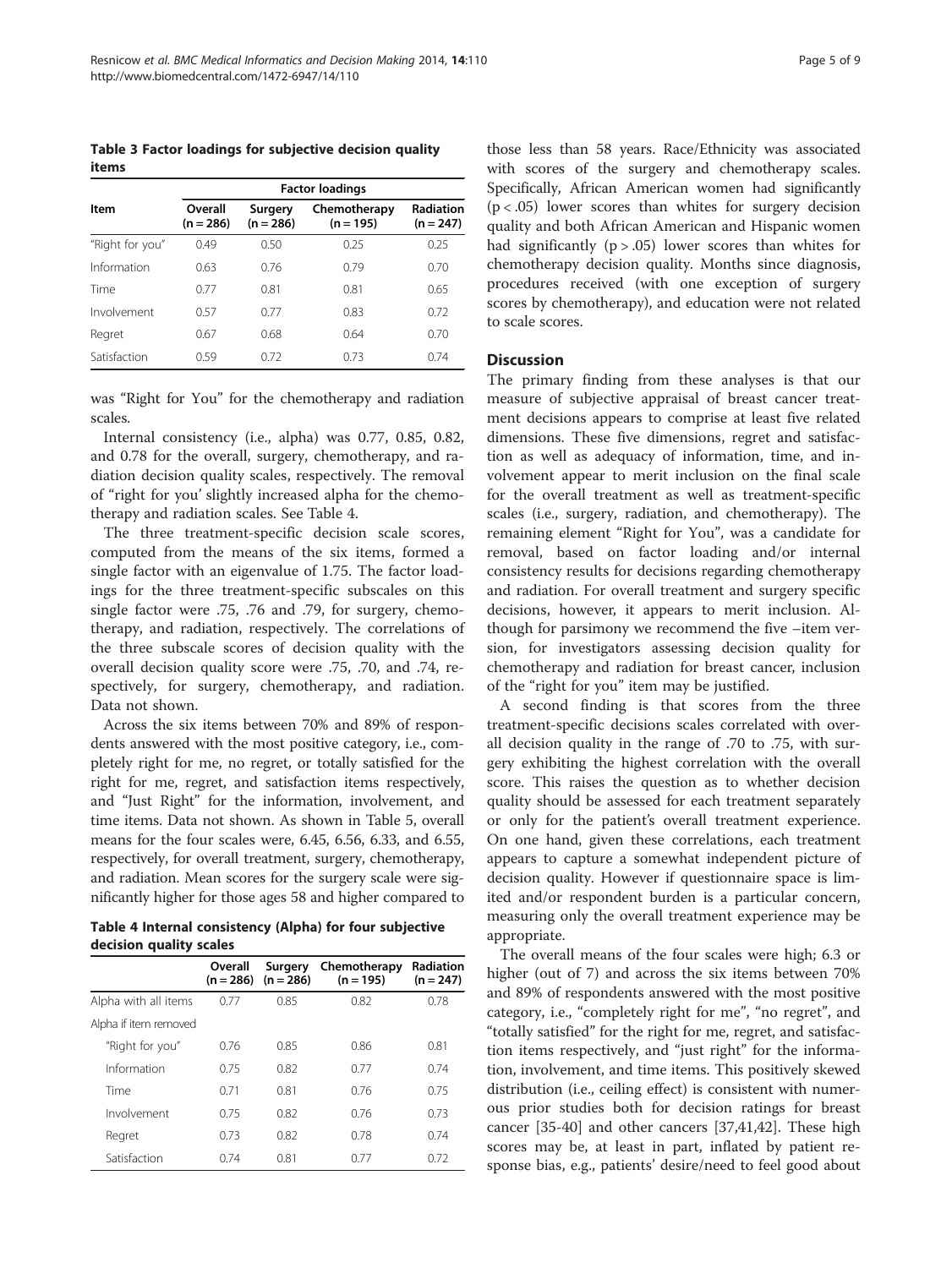<span id="page-5-0"></span>

|  |  |  | Table 5 Scale means by patient demographic and health factors |  |  |  |
|--|--|--|---------------------------------------------------------------|--|--|--|
|--|--|--|---------------------------------------------------------------|--|--|--|

| Overall<br>Surgery                                           | Chemotherapy   |                   | Radiation |      |
|--------------------------------------------------------------|----------------|-------------------|-----------|------|
| N<br>Mean<br>Mean<br>N                                       | N              | Mean              | N         | Mean |
| 6.45<br>6.56<br>Scale mean<br>298<br>295                     | 207            | 6.33              | 255       | 6.55 |
| Age                                                          |                |                   |           |      |
| 6.41 <sup>1</sup><br>< 58<br>148<br>6.40<br>147              | 114            | 6.25              | 122       | 6.52 |
| 148<br>6.70 <sup>1</sup><br>$> = 58$<br>150<br>6.49          | 193            | 6.44              | 133       | 6.58 |
| Months since diagnosis                                       |                |                   |           |      |
| < 12<br>6.61<br>131<br>6.52<br>130                           | 83             | 6.35              | 114       | 6.65 |
| 6.39<br>165<br>6.51<br>$> = 12$<br>167                       | 124            | 6.32              | 141       | 6.48 |
| Race/Ethnicity                                               |                |                   |           |      |
| 6.62 <sup>1</sup><br>White<br>222<br>6.50<br>220             | 153            | $6.50^{1,2}$      | 186       | 6.62 |
| 50<br>6.20 <sup>1</sup><br>Black<br>6.24<br>49               | 33             | 5.76 <sup>1</sup> | 45        | 6.33 |
| American Indian<br>3<br>6.89<br>3<br>6.94                    | $\overline{3}$ | 6.61              | 3         | 6.61 |
| 6.71<br>Asian<br>12<br>6.61<br>12                            | 9              | 6.31              | 11        | 6.60 |
| $\overline{7}$<br>$\overline{7}$<br>6.52<br>Hispanic<br>6.33 | 5              | $5.33^{2}$        | 6         | 6.22 |
| <b>Education</b>                                             |                |                   |           |      |
| HS or less<br>6.59<br>27<br>27<br>6.70                       | 16             | 6.18              | 25        | 6.55 |
| 92<br>Some college<br>90<br>6.46<br>6.52                     | 66             | 6.32              | 85        | 6.44 |
| College or greater<br>181<br>6.42<br>176<br>6.55             | 125            | 6.36              | 145       | 6.62 |
| <b>Treatment received</b>                                    |                |                   |           |      |
| Radiation therapy                                            |                |                   |           |      |
| Yes<br>206<br>206<br>6.46<br>6.56                            | 143            | 6.36              | 210       | 6.59 |
| No<br>85<br>88<br>6.43<br>6.54                               | 61             | 6.28              | 42        | 6.36 |
| Chemotherapy                                                 |                |                   |           |      |
| 6.38 <sup>1</sup><br>Yes<br>6.37<br>128<br>133               | 132            | 6.26              | 112       | 6.49 |
| 6.70 <sup>1</sup><br><b>No</b><br>6.50<br>159<br>166         | 73             | 6.46              | 140       | 6.61 |
| Lumpectomy                                                   |                |                   |           |      |
| Yes<br>6.48<br>215<br>6.61<br>219                            | 145            | 6.37              | 214       | 6.57 |
| No<br>75<br>6.38<br>76<br>6.42                               | 59             | 6.25              | 39        | 6.52 |
| Mastectomy                                                   |                |                   |           |      |
| Yes<br>92<br>6.35<br>93<br>6.36                              | 73             | 6.24              | 54        | 6.39 |
| No<br>201<br>6.48<br>197<br>6.64                             | 131            | 6.37              | 197       | 6.59 |

Values with common superscript differ significantly, t test p value < .05.

their decisions to minimize dissonance. Determining how much patient bias may influence decision quality scores is an important area of research that cannot be answered from our data. At one site surveys were administered in person at the clinic and at the other site via mail. We therefore examined scale means by study site but found no significant differences for any of the four scales. Both sites provide highly specialized breast cancer treatment which could have biased scores upward. Whether surveying patients from less specialized treatment centers would have resulted in lower scores cannot be answered given our study sample. Because this is a measure of subjective decision quality, the values we observed may be considered inherently valid. Nonetheless, understanding how, if at all, positive reporting bias and/or social desirability may contribute to these scores remains an important area of future research. Additionally, strategies to reduce positive respondent bias, perhaps by altering our item stems or response categories, merit attention.

The association of treatment-specific scores with overall decision quality scores was slightly stronger for surgery than for chemotherapy and radiation. On one hand, this may indicate that surgery experiences contribute more to patients' overall treatment appraisal than for chemotherapy and radiation. On the other hand, because surgery items were placed before chemotherapy and radiation on the survey, it may be that ordering effects contributed to these correlations. It should be noted that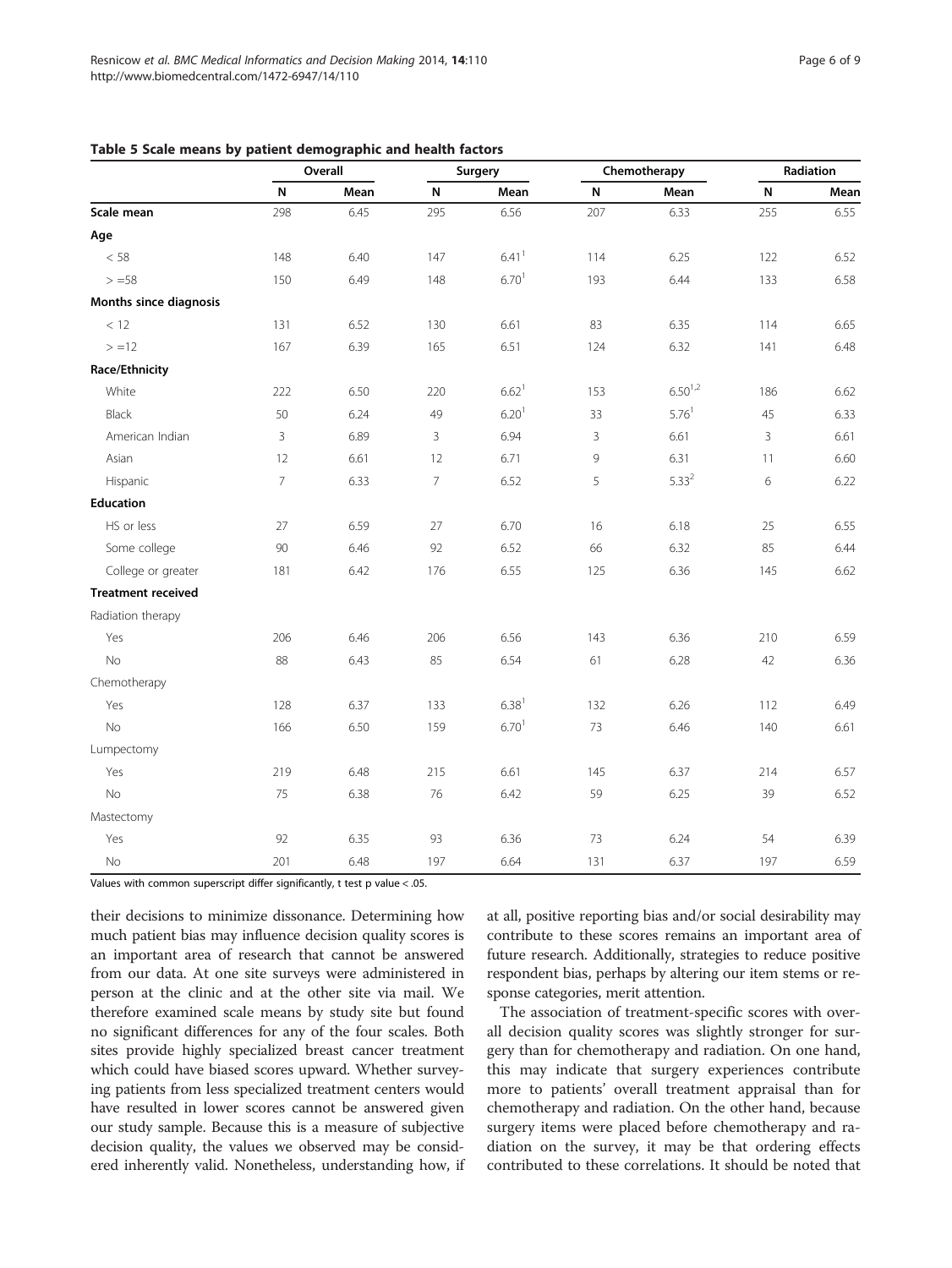to minimize order effects, we placed the overall item before surgery, chemotherapy, and radiation for information, involvement, and satisfaction sections and afterwards for "right for you", time, and regret. When the treatment-specific items preceded the overall items, the mean of those items were correlated .67 with the mean of the overall items, whereas when the treatmentspecific items followed the overall items the means were correlated .75 with overall. Thus, a small ordering effect for when the overall experience and treatment-specific experiences were rated was evident in our sample. However, we did not vary the order of the surgery, chemotherapy, and radiation-specific items within each section, so the impact of ordering effects on these dimensions cannot be determined. Studies using random ordering of all items may be useful to determine the full impact of ordering on subject responses.

The initial psychometric properties of the scale is encouraging and, like other subjective rating scales, these items may be considered inherently valid as they tap patient opinion or feeling. More expansive exploration regarding the validity of our decision quality measure, however, is still warranted. This could include examining how our measure may be associated with outcomes such as quality of life, cancer-related anxiety, and perseveration and personality attributes such as social desirability and optimism. It is somewhat noteworthy that scale scores did not vary by time since diagnosis when we split the sample at before/after 12 months. There is limited work evaluating patients' perceptions of breast cancer treatment decisions for periods of time greater than one year following diagnosis. Our survey did not include objective measures of decision quality, i.e., treatment knowledge, values concordance, or decisional concordance. Examining the relationship between objective and subjective measures of decisional quality is encouraged.

We identified five to six dimensions of subjective decision quality that merited inclusion in our final scale; however, other domains not measured here may also be important components of decision quality. For example, subjective difficulty, perseveration, conflict, decision and/or social support, and anxiety related to cancer treatment decisions may be important elements of quality decisions. They may load on the single dimension identified here or they may yield additional factors. We limited our scale to these six dimensions in part to keep our scales brief, although this tradeoff may have come at the cost of a more comprehensive and perhaps multidimensional measure of the construct.

The study sample had relatively high levels of education, with 90% having at least some college. Although there were no differences in scale scores by level of education, the sample size for the lower education segment was small. How the scale may perform among a lower

educated and perhaps lower literacy population should be examined. African American and Hispanic women had lower decision quality scores for surgery and chemotherapy than other groups. These differences remained after adjustment for age and education. Elucidating why these (and perhaps other) groups report low decision quality merits exploration and may indicate potential opportunities for intervention or policy change.

Finally, we did not conduct cognitive interviews with patients for this psychometric pilot. Although we have used these items and the corresponding response scales in prior studies and obtained respondent feedback, it would have been useful to conduct further pretesting including cognitive interviewing to better elucidate how the items are perceived. This is a priority for our future research.

# Conclusions

Appraisal of BC treatment decisions is comprised of five related elements; regret and satisfaction as well as perceived adequacy of information, time, and involvement. Assessment of the quality of each treatment decision (e.g., surgery, radiation, chemotherapy) separately is recommended when feasible. Other domains not measured in our study (e.g., subjective difficulty, conflict, or anxiety) may also be important elements of a quality decision. The initial promising psychometric properties of this brief measure of subjective quality decision suggests it may be a useful tool for understanding patients' perceptions of their breast cancer treatment decisions and could be used in research and practice.

Future psychometric testing is encouraged, including establishing norms for the scale as well as its convergent and divergent validity by examining how the measure is associated with other outcomes such as quality of life, psychological coping, decisional conflict, objective decision quality, and perhaps even survival. Although we tested the measure in the context of breast cancer treatment, the scale may be applicable to assessing subjective decision quality for other preference sensitive medical decisions.

#### Competing interests

The authors declare that they have no competing interests.

#### Authors' contributions

KR conceptualized and participated in the design of the study, assisted with analysis and interpretation of the data, and helped to draft the manuscript. PA participated in the study design, performed the statistical analysis and assisted with interpretation of the data, and helped to draft the manuscript. RT participated in the design and coordination of the study and helped to draft the manuscript. SH participated in the design of the study and helped to draft the manuscript. JG participated in the design of the study and helped to draft the manuscript. NJ participated in the design of the study and helped to draft the manuscript. AF participated in the design of the study and helped to draft the manuscript. AW participated in the design of the study and helped to draft the manuscript. KW participated in the study design, assisted with study coordination and data collection, and critically reviewed and revised the manuscript. SG assisted with study coordination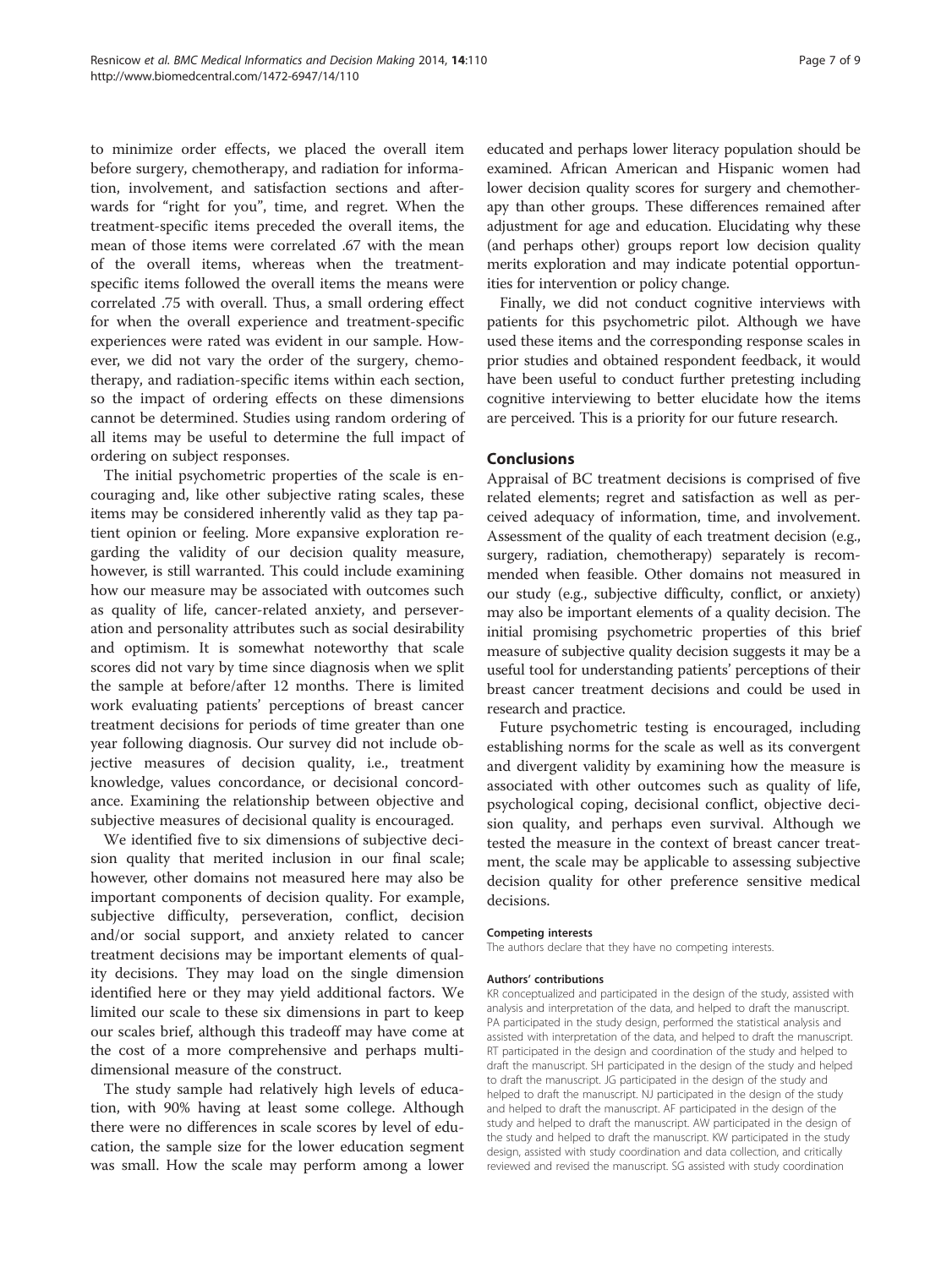<span id="page-7-0"></span>assisted with the conceptualization and design of the study and with the interpretation of the data and critically reviewed and revised the manuscript. All authors read and approved the final manuscript.

#### Acknowledgements

This work was funded by grant number P01 CA163233 from the National Cancer Institute to the University of Michigan. We acknowledge the outstanding work of the coordinators of the study sites: Imelda Burgan (Memorial Sloan Kettering Cancer Center), Mackenzie Crawford (Emory Midtown Hospital), and Anatasha Crawford (Grady Memorial Hospital). Special thanks also to Rebecca Morrison (University of Michigan) and Greg Powers (University of Michigan) for their assistance on the project.

#### Author details

<sup>1</sup>University of Michigan, School of Public Health, 109 Observatory Street, Ann Arbor, MI 48109-2029, USA. <sup>2</sup>University of Michigan, School of Medicine, 2800 Plymouth Road, Ann Arbor, MI 48109, USA. <sup>3</sup>Veterans Administration, Ann Arbor Center for Clinical Management Research, 2800 Plymouth Road, Building 16, Rm. 421 W, Ann Arbor, MI 48109-2800, USA. <sup>4</sup>Emory University, Rollins School of Public Health, 1518 Clifton Road, NE, Atlanta, GA 30322, USA. <sup>5</sup>Department of Surgery, Emory University School of Medicine, Winship Cancer Institute of Emory University, 69 Jesse Hill Jr. Dr. SE, Room 303, Atlanta, GA 30303, USA.

#### Received: 29 July 2014 Accepted: 10 November 2014 Published online: 05 December 2014

#### References

- Seror V, Cortaredona S, Bouhnik A-D, Meresse M, Cluze C, Viens P, Rey D, Peretti-Watel P: Young breast cancer patients' involvement in treatment decisions: the major role played by decision-making about surgery. Psycho-Oncology 2013, 22:2546–2556.
- 2. Ashraf AA, Colakoglu S, Nguyen JT, Anastasopulos AJ, Ibrahim AMS, Yueh JH, Lin SJ, Tobias AM, Lee BT: Patient involvement in the decision-making process improves satisfaction and quality of life in postmastectomy breast reconstruction. J Surg Res 2013, 184:665–670.
- Mac Bride MB, Neal L, Dilaveri CA, Sandhu NP, Hieken TJ, Ghosh K, Wahner-Roedler DL: Factors associated with surgical decision making in women with early-stage breast cancer: a literature review. J Womens Health (Larchmt) 2013, 22:236–242.
- 4. Obeidat R, Finnell DS, Lally RM: Decision aids for surgical treatment of early stage breast cancer: A narrative review of the literature. Patient Educ Couns 2011, 85:e311–e321.
- 5. Dillard AJ, Scherer L, Ubel PA, Smith DM, Zikmund-Fisher BJ, McClure JB, Greene S, Stark A, Fagerlin A: Breast cancer anxiety's associations with responses to a chemoprevention decision aid. Soc Sci Med 2013, 77:13–19.
- Sheppard VB, Williams KP, Harrison TM, Jennings Y, Lucas W, Stephen J, Robinson D, Mandelblatt JS, Taylor KL: Development of decision-support intervention for Black women with breast cancer. Psycho-Oncology 2010, 19:62–70.
- 7. O'Brien MA, Whelan TJ, Charles C, Ellis PM, Gafni A, Lovrics P, Hasler A, Dimitry S: Women's perceptions of their treatment decision-making about breast cancer treatment. Patient Educ Couns 2008, 73:431–436.
- 8. O'Connor AM, Wennberg JE, Legare F, Llewellyn-Thomas HA, Moulton BW, Sepucha KR, Sodano AG, King JS: Toward the 'tipping point': decision aids and informed patient choice. Health affairs (Project Hope) 2007, 26:716–725.
- Lee CN, Chang Y, Adimorah N, Belkora JK, Moy B, Partridge AH, Ollila DW, Sepucha KR: Decision making about surgery for early-stage breast cancer. J Am Coll Surg 2012, 214:1–10.
- 10. Lee CN, Hultman CS, Sepucha K: Do patients and providers agree about the most important facts and goals for breast reconstruction decisions? Ann Plast Surg 2010, 64:563-566.
- 11. Katz SJ, Belkora J, Elwyn G: Shared decision making for treatment of cancer: challenges and opportunities. J Clin Oncol 2014, 10:206–208.
- 12. Sepucha K, Ozanne EM: How to define and measure concordance between patients' preferences and medical treatments: A systematic review of approaches and recommendations for standardization. Patient Educ Couns 2010, 78:12–23.
- 13. Fowler FJ Jr, Gallagher PM, Drake KM, Sepucha KR: Decision Dissonance: Evaluating an Approach to Measuring the Quality of Surgical Decision Making. Jt Comm J Qual Patient Saf 2013, 39:.
- 14. Fowler FJ Jr, Levin CA, Sepucha KR: Informing and involving patients to improve the quality of medical decisions. Health affairs (Project Hope) 2011, 30:699–706.
- 15. Stalmeier PF, Roosmalen MS: Concise evaluation of decision aids. Patient Educ Couns 2009, 74:104–109.
- 16. Sepucha KR, Belkora JK, Chang Y, Cosenza C, Levin CA, Moy B, Partridge A, Lee CN: Measuring decision quality: psychometric evaluation of a new instrument for breast cancer surgery. BMC Med Inform Decis Mak 2012, 12:51.
- 17. Hawley ST, Lantz P, Janz NK, Salem B, Schwartz K, Liu L, Deapen D, Morrow M, Katz SJ: Factors associated with patient involvement in surgical treatment decision making for breast cancer. Patient Educ Couns 2007, 65:387–395.
- 18. Kokufu H: Conflict accompanying the choice of initial treatment in breast cancer patients. Jpn J Nurs Sci 2012, 9:177-184.
- 19. Bieber C, Muller KG, Nicolai J, Hartmann M, Eich W: How does your doctor talk with you? Preliminary validation of a brief patient self-report questionnaire on the quality of physician-patient interaction. J Clin Psychol Med Settings 2010, 17:125–136.
- 20. Halkett GKB, Arbon P, Scutter SD, Borg M: The experience of making treatment decisions for women with early stage breast cancer: a diagrammatic representation. Eur J Cancer Care 2005, 14:249–255.
- 21. Kreling B, Figueiredo MI, Sheppard VL, Mandelblatt JS: A qualitative study of factors affecting chemotherapy use in older women with breast cancer: barriers, promoters, and implications for intervention. Psycho-Oncology 2006, 15:1065–1076.
- 22. Belkora JK, Volz S, Teng AE, Moore DH, Loth MK, Sepucha KR: Impact of decision aids in a sustained implementation at a breast care center. Patient Educ Couns 2012, 86:195–204.
- 23. Sepucha K, Ozanne E, Silvia K, Partridge A, Mulley AG Jr: An approach to measuring the quality of breast cancer decisions. Patient Educ Couns 2007, 65:261–269.
- 24. Sepucha KR, Fagerlin A, Couper MP, Levin CA, Singer E, Zikmund-Fisher BJ: How does feeling informed relate to being informed? The DECISIONS survey. Med Decis Making 2010, 30:775-84S.
- 25. Fagerlin A, Sepucha KR, Couper MP, Levin CA, Singer E, Zikmund-Fisher BJ: Patients' knowledge about 9 common health conditions: the DECISIONS survey. Med Decis Making 2010, 30:35S-52S.
- 26. Elwyn G, Miron-Shatz T: Deliberation before determination: the definition and evaluation of good decision making. Health Expect 2010, 13:139–147.
- 27. Sepucha KR, Borkhoff CM, Lally J, Levin CA, Matlock DD, Ng CJ, Ropka ME, Stacey D, Joseph-Williams N, Wills CE, Thomson R: Establishing the effectiveness of patient decision aids: key constructs and measurement instruments. BMC Med Inform Decis Mak 2013, 13 Suppl 2:S12.
- 28. Elwyn G, O'Connor AM, Bennett C, Newcombe RG, Politi M, Durand MA, Drake E, Joseph-Williams N, Khangura S, Saarimaki A, Sivell S, Stiel M, Bernstein SJ, Col N, Coulter A, Eden K, Harter M, Rovner MH, Moumjid N, Stacey D, Thomson R, Whelan T, van der Weijden T, Edwards A: Assessing the quality of decision support technologies using the International Patient Decision Aid Standards instrument (IPDASi). PLoS One 2009, 4:e4705.
- 29. Mancini J, Santin G, Chabal F, Julian-Reynier C: Cross-cultural validation of the Decisional Conflict Scale in a sample of French patients. Qual Life Res 2006, 15:1063–1068.
- 30. O'Connor AM: Validation of a decisional conflict scale. Med Decis Making 1995, 15:25–30.
- 31. Holmes-Rovner M, Kroll J, Schmitt N, Rovner DR, Breer ML, Rothert ML, Padonu G, Talarczyk G: Patient satisfaction with health care decisions: the satisfaction with decision scale. Med Decis Making 1996, 16:58–64.
- 32. Deci E, Ryan R: Intrinsic motivation and self-determination in human behavior. New York: Plenum; 1985.
- 33. Deci E, Ryan R: The "what" and "why" of goal pursuits: Human needs and the self-determination of behavior. Psychol Inq 2000, 11:227-268
- 34. Vansteenkiste M, Williams GC, Resnicow K: Toward systematic integration between self-determination theory and motivational interviewing as examples of top-down and bottom-up intervention development: autonomy or volition as a fundamental theoretical principle. Int J Behav Nutr Phys Act 2012, 9:23.
- 35. Lantz PM, Janz NK, Fagerlin A, Schwartz K, Liu L, Lakhani I, Salem B, Katz SJ: Satisfaction with surgery outcomes and the decision process in a